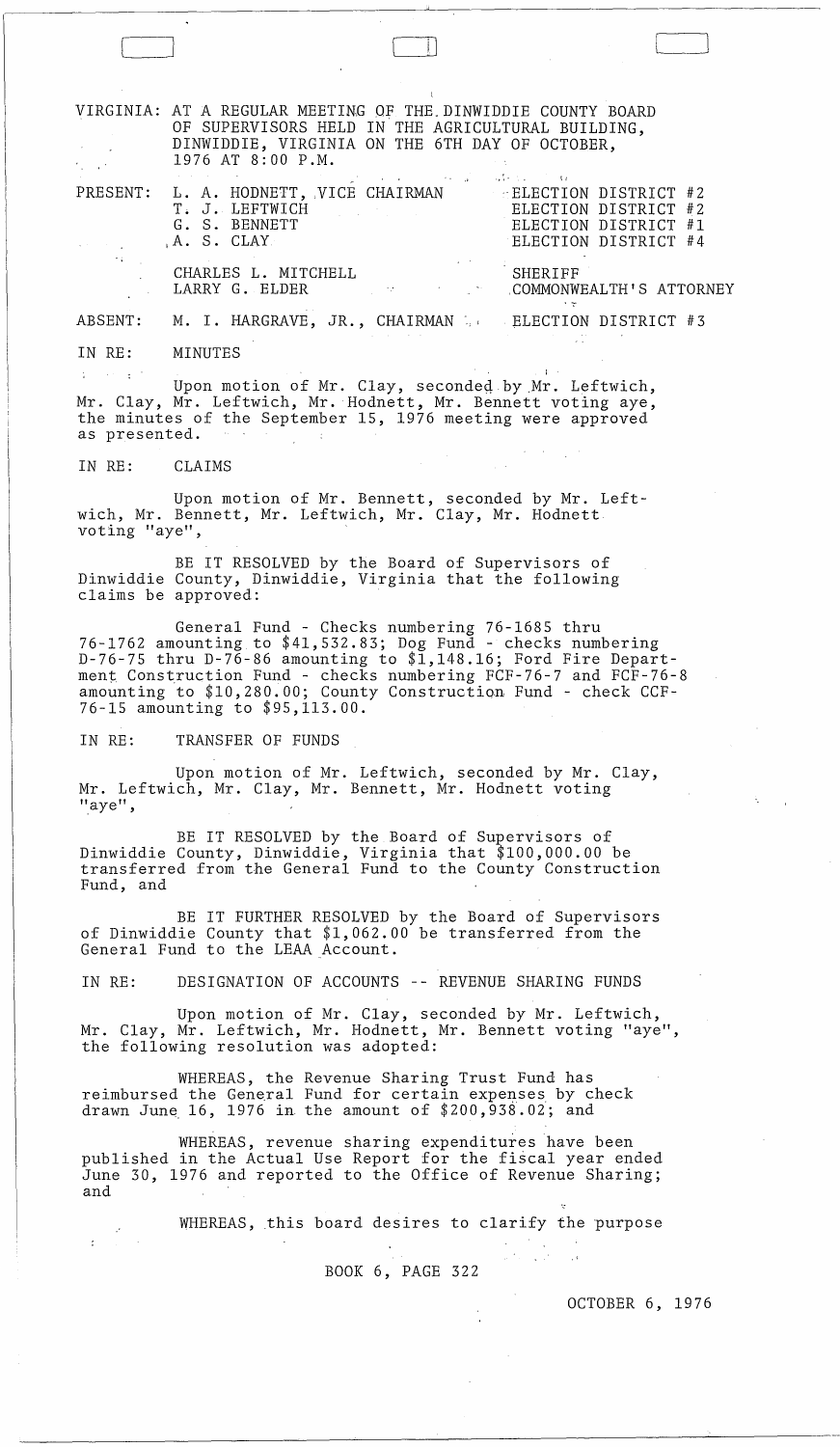of such reimbursement in support of such financial statement;

NOW THEREFORE BE IT RESOLVED by the Board of Supervisors of Dinwiddie County, Dinwiddie, Virginia that the transfer made to the General Fund from the Revenue Sharing Trust Fund in the amount of \$200,938.02 reimburses the General Fund for transfers made to the School Funds in support of the following expenditures for school capital outlay which are reported in the Annual School Report submitted to the State Superintendent of Public Instruction for the School Year 1975-76;

|  | Account                                                     | Amount      |
|--|-------------------------------------------------------------|-------------|
|  | 205a - Professional Services, Buildings<br>and Sites - Fees | \$15,919.94 |
|  | 400a - School Buses                                         | 53,369.51   |
|  | 400b - Furniture and Equipment                              | 131,648.57  |
|  | Total                                                       | 200,938.02  |

IN RE: TREASURER

Mr. F.E. Jones presented his report for the month of September 1976.

IN RE: DISCUSSION OF ESTABLISHING HOURS FOR SCHOOL GROUNDS USE

Sheriff Charles L. Mitchell appeared before the Board to discuss the use of school grounds after hours and the effect on vandalism. After a brief discussion, the Board indicated it would support the School Board in their efforts to control vandalism at county schools.

IN RE: BUILDING INSPECTOR

Mr. James L. Blaha presented his report for the month of September, 1976.

IN RE: DOG WARDEN

Mr. G. T. Hughes presented his report for the month of September, 1976.

IN RE: DIRECTOR OF PLANNING

Mr. W.C. Scheid, Director of Planning appeared the Board to discuss the following topics:

A. Appomattox Scenic River Program - Mr. Scheid informed the Board that the Scenic River Study was continuing to progress and that a public hearing would be held October 14, 1976 at Motoaca High School.

B. Joint Meeting - Mr. Scheid suggested that the joint meeting between the Planning Commission and the Board of Supervisors be changed to October 13, 1976 due to conflicting schedules of several members.

C. Regional Housing Study - Mr. Scheid distributed a review of the discussion made by Thelma Bland to the Planning Commission concerning the Regional Housing Plan.

D. Tayloe-Murphy Institute Population Estimates - Mr. Scheid advised the Board that the Tayloe-Murphy Institute has released new population estimates for the Crater Planning District. He stated that according to his own research, the estimates are not accurate. He distributed a copy of the letter he sent to the Research Director outlining the differences he found in the estimates.

E. Recreational Facilities - Mr. Scheid advised the Board that he would present the Recreational Site concept plan to the School Board for their review on Tuesday, October 12, 1976, and to the Planning Commission at their next meeting.

 $\sim 10^4$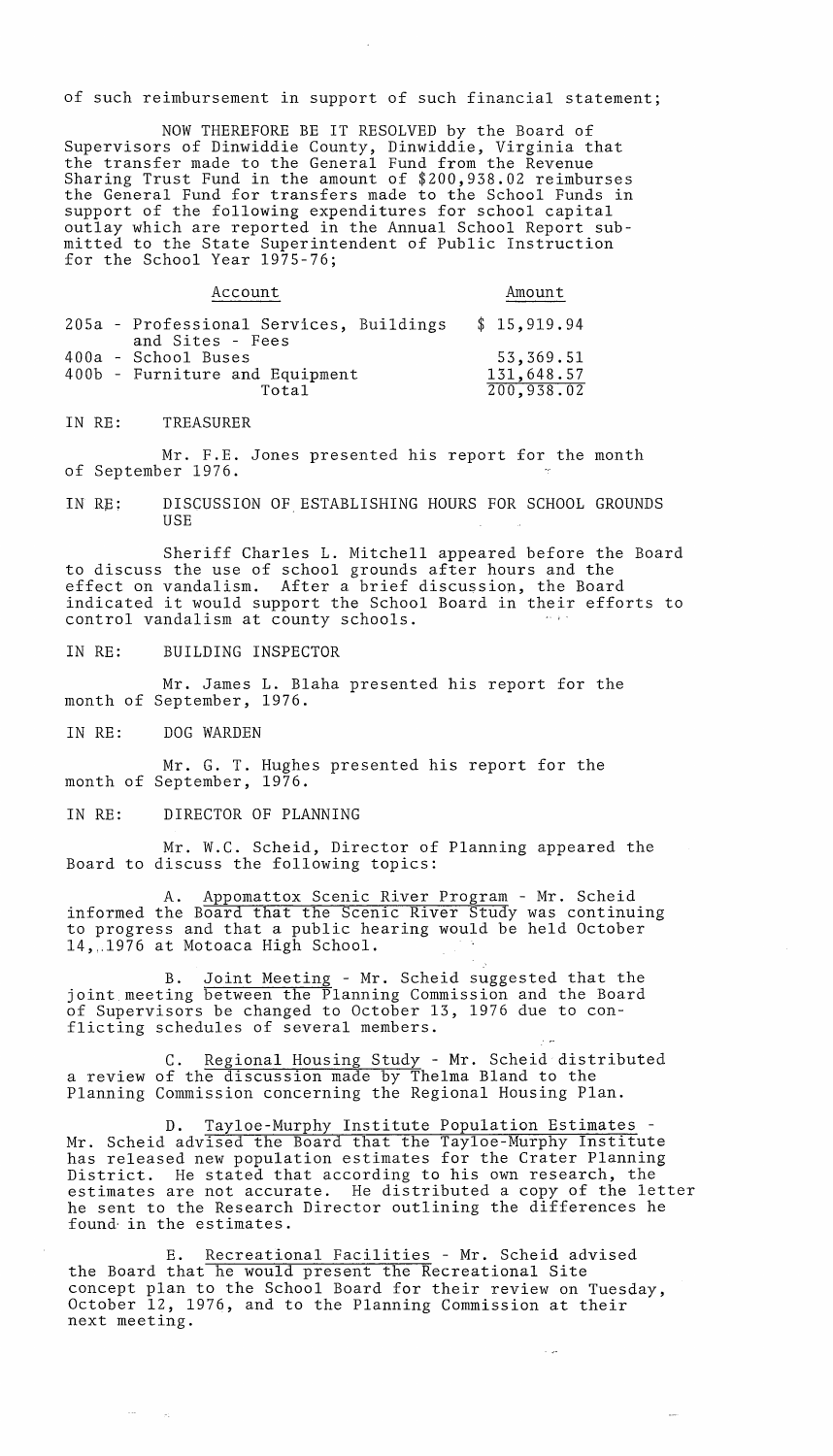IN RE: DEPARTMENT OF SOCIAL SERVICES--APPROVAL OF NEW HOSPITAL RATES

Mrs. King B. Talley, Director of Social Services, appeared before the Board to present the new hospital per diem rates for SLH applicants at Petersburg General Hospital, \$84.59, and the Medical College of Virginia, \$120.19.

Upon motion of Mr. Clay, seconded by Mr. Leftwich, Mr. Clay, Mr. Leftwich, Mr. Hodnett, Mr. Bennett voting "aye", the Vice-Chairman is hereby authorized to sign contracts with Petersburg General Hospital and the Medical College of Virginia "accepting the new per diem rates for County SLH applicants.

IN RE: ASSESSMENT REPORT

Mr. W. E. Bolte, Commissioner of Revenue, presented to the Board a report of the 1976 Assessment showing tax gains and losses as compared with the 1975 figures, for personal property, machinery ahd tools, land, and corporations.

IN RE: WORK-STUDY PROGRAM - REDUCTION IN FUNDS

Mr. T. W. Newsom, Superintendent of Schools advised the Board "that £unds for the Work Study program have been cut 31%; therefore, the County's contribution will"be reduced to \$2200.00.

IN RE: TRANSFER OF FUNDS--SCHOOL CONSTRUCTION ACCOUNT

Upon motipn of Mr. Bennett, seconded by Mr. Clay, Mr. Bennett, Mr. Clay, Mr. Hodnett, Mr. Leftwich voting "aye", the following resolution was adopted:

WHEREAS, construction has begun on the two gymnasiums at Rohoic Elementary School and Midway Elementary School; and

WHEREAS, construction of these gymnasiums is financed by a Literary Loan; and

WHEREAS, the County is required to advance these funds until reimbursement is received from the Literary Loan;

NOW THEREFORE BE IT RESOLVED by the Board of Supervisors of Dinwiddie County that the Treasurer is hereby authorized to transfer up to \$450,000.00 to the School Construction Fund as needed.

IN RE: APPROVAL OF 1976-1977 SECONDARY ROADS BUDGET

Mr. Charles Perry, II, Resident Engineer, and Mr. B.C. Medlock, Assistant Resident Engineer, Virginia Department of Highways and Transportation appeared before the Board to present the 1976-77 Secondary Roads Budget for the Board's approval. The Board discussed with Mr. Perry and Mr. Medlock several areas of improvement in the County.

Upon motion of Mr. Clay, seconded by Mr. Leftwich, Mr. Clay, Mr. Leftwich, Mr. Hodnett, Mr. Bennett voting "aye", the 1976-77 Secondary Roads Budget was approved as presented.

IN RE: ROADS--STONY SPRINGS SUBDIVISION

 $\langle \alpha \rangle$ 

Mr. Charles Perry, Resident Engineer, advised the Board that he and Mr. Medlock had met jointly with the developers of Stony Springs to discuss the road conditions. He stated that the developers were made aware of the requirements to be met in order to bring the Subdivision roads up to State standards. As of this date, these requirements had not been met.

## BOOK 6, PAGE 323"

OCTOBER 6, 1976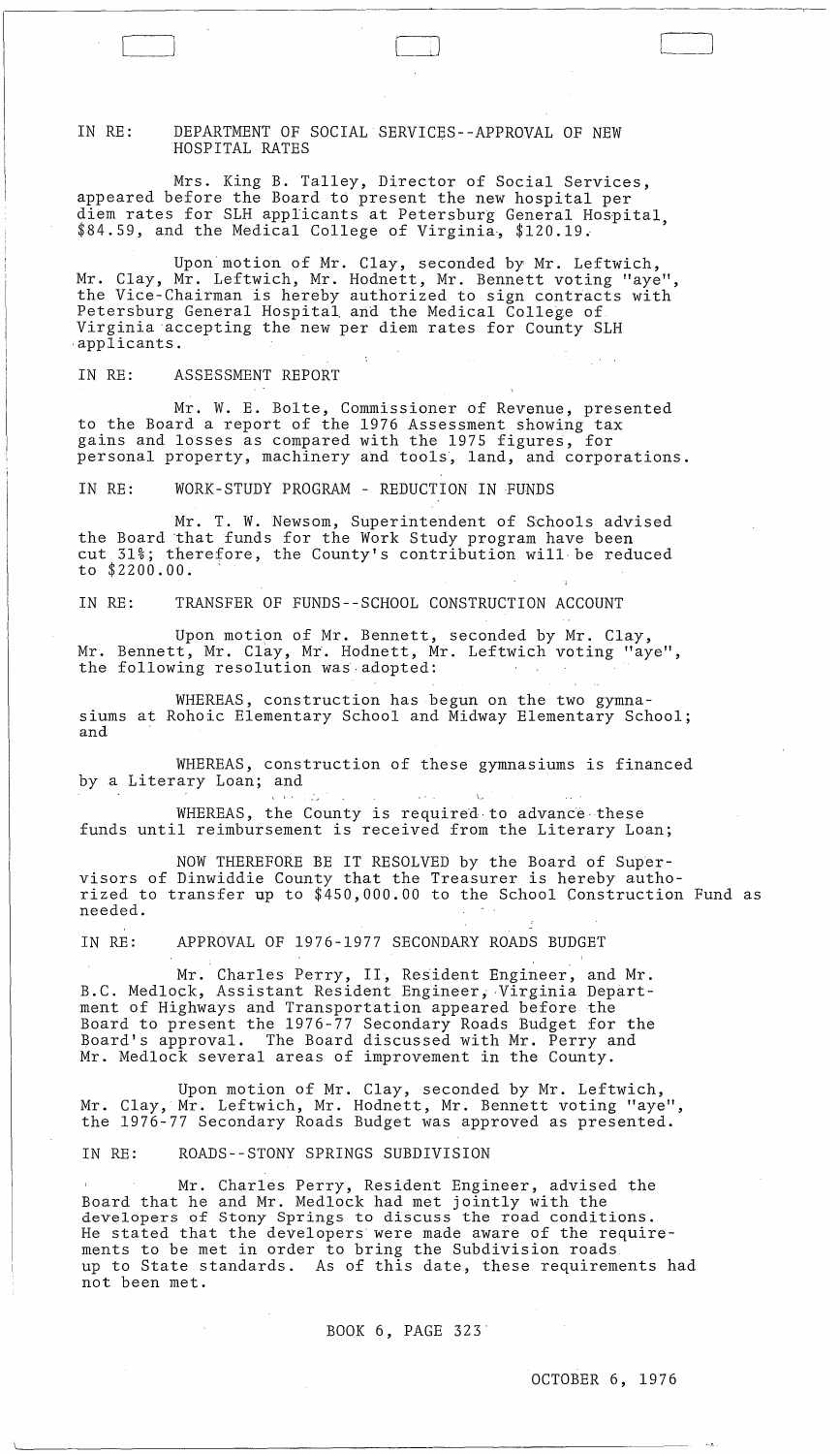IN RE: ABANDONED ROAD -- ROUTE 679

Mr. Charles Perry, Resident Engineer, advised the Board that he had reviewed the letter of Mr. A.H. Richardson in which he inquired as to the status of abandoned Route 679, in the case of future development. Mr. Richardson is landowner on both sides. Mr. Perry advised the Board that the road would have to be brought up to subdivision standards by the developer in order to be taken into the State Secondary system.

IN RE: CHANGES IN SECONDARY SYSTEM DUE TO RELOCATION AND CONSTRUCTION ON ROUTE 690

Mr. B.C. Medlock, Assistant Resident Engineer, presented to the Board a resolution concerning changes in the Secondary System due to relocation and construction on Route 690. He submitted it to the Board for their review and action at a later date.

IN RE: PUBLIC TRANSIT STUDY DISCUSSION

Mr. Joe Vinsh, Transportation Planner, Crater Planning District Commission appeared before the Board to give a brief review of the Mass-Transit Study being conducted in the Tri-Cities and surrounding areas and to answer any questions they might have. Mr. Hodnett stated that several citizens had expressed a need for public transportation in the Northern end of the County and he would therefore continue to pursue the project.

IN RE: APPROVAL OF ADMINISTRATION BUILDING PROPOSALS NOS. 4, 6, 7, 8 & 9

The County Administrator presented five Proposal Requests for change orders in the construction of the Administration Building for the Board's consideration for approval.

Upon motion of Mr. Leftwich, seconded by Mr. Bennett, Mr. Leftwich, Mr. Bennett, Mr. Clay, Mr. Hodnett voting "aye",

BE IT RESOLVED by the Board of Supervisors of Dinwiddie County, Dinwiddie, Virginia that the following Proposal Requests be approved:

> (1) Proposal Request #4, adjustment to masonry allowance \$ 222.56 (2) Proposal Request #6, installation of sound system  $$ 1116.50$ (3) Proposal Request #7, to omit culvert piping at the Route 1 one-way entrance (4) Proposal Request #8, to reinstall certain utility lines uncovered during grading (5) Proposal Request #9, for additional site work at Health Department Building Total #7, 8 & 9 \$ 325.60

## IN RE: AUTHORIZATION TO ADVERTISE BURNING ORDINANCE

The County Administrator presented for the Board's consideration an ordinance drafted by the Commonwealth Attorney to provide for the prohibition of open burning in certain areas during the period beginning March 1, and ending May 15 except between the hours of 4:00 P.M. and 12:00 midnight.

Upon motion of Mr. Leftwich, seconded by Mr. Clay, Mr. Leftwich, Mr. Clay, Mr. Bennett, Mr. Hodnett voting "aye", the County Administrator is. hereby authorized to advertise the burning ordinance for adoption at a public hearing at the November 3, 1976 meeting.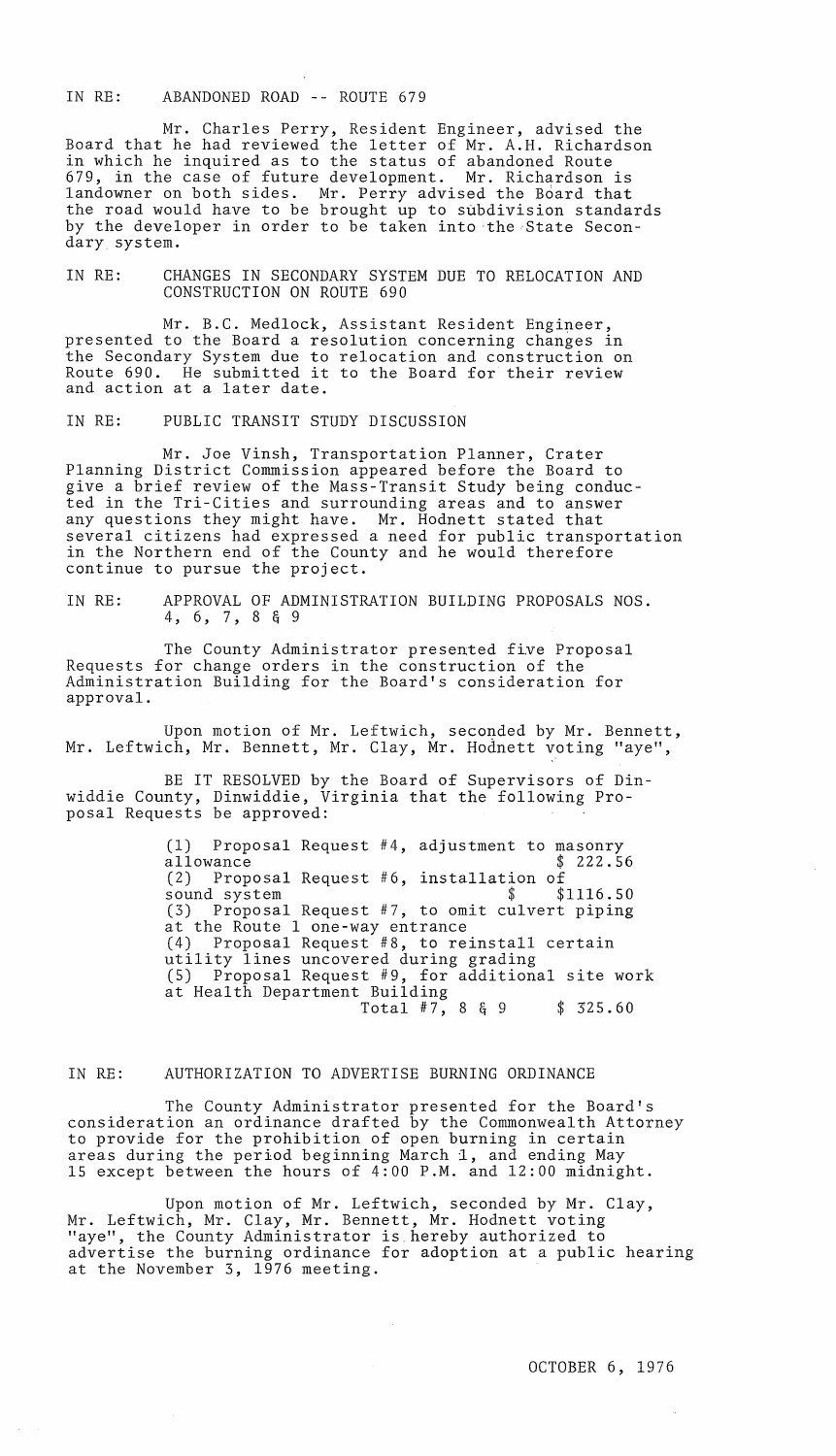IN RE: AUTHORIZATION TO ADVERTISE SUNDAY ALCOHOLIC BEVERAGE LAW

The County Administrator presented for the Board's consideration an ordinance repealing the ordinance restricting the hours of Sunday beer and wine sales in Dinwiddie County.

The Commonwealth Attorney stated that if the County ordinance was repealed, the State Code would automatically go into effect.

Upon motion of Mr. Bennett, seconded by Mr. Clay, Mr. Bennett, Mr. Clay, Mr. Hodnett, Mr. Leftwich voting "aye", the County Administrator is hereby authorized to advertise the Sunday Alcoholic Beverage Law for consideration at a public hearing at the November 3, 1976 meeting.

IN RE: 1977 LEGISLATIVE PROGRAM

 $\bigl[$ 

The County Administrator presented to the Board the legislative proposals that were not passed by the 1976 session of the General Assembly. These items are still a part of of the General Assembly. These items are still a part of<br>the Major Policy Program of the Virginia Association of Counties. The Supervisors reviewed all these proposals and agreed to urge for their enactment.

Upon motion of Mr. Clay, seconded by Mr. Leftwich, Mr. Clay, Mr. Leftwich, Mr. Bennett, Mr. Hodnett voting "aye",

BE IT RESOLVED by the Board of Supervisors of Dinwiddie County, Dinwiddie, Virginia that the legislative proposals not passed at the 1976 session of the General Assembly be resubmitted and their enactment urged by the Virginia Association of Counties; and

BE IT FURTHER RESOLVED by the Board of Supervisors that the Board meet with their State representatives at a later date to discuss other possible legislative proposals.

IN RE: BINGO & RAFFLE PERMITS FOR NORTHSIDE ELEMENTARY SCHOOL, MCKENNEY ELEMENTARY SCHOOL AND THE FORD VFD AUXILIARY

Upon motion of Mr. Leftwich, seconded by Mr. Bennett, Mr. Leftwich, Mr. Bennett, Mr. Clay, Mr. Hodnett voting "aye", the following resolution was adopted:

WHEREAS, Northside Elementary School has made application to the Board of Supervisors for renewal of its Bingo and Raffle Permit; and

WHEREAS, Northside Elementary School has filed with the Commissioner of Accounts, a record of all receipts and disbursements for 1975; and

WHEREAS, McKenney Elementary School and the Ford VFD Auxiliary have made application to the Board of Supervisors for a Bingo and Raffle Permit;

NOW THEREFORE BE IT RESOLVED by the Board of Supervisors of Dinwiddie County, Virginia, that in accordance with Section 18.1-340 of the Code of Virginia, the Bingo and Raffle Permit for Northside Elementary School is hereby renewed for the calendar year, 1976; and

BE IT FURTHER RESOLVED that the Bingo and Raffle Permit for McKenney Elementary School and the Ford VFD Auxiliary is hereby granted for the calendar year 1976.

BOOK 6, PAGE 324

OCTOBER 6, 1976